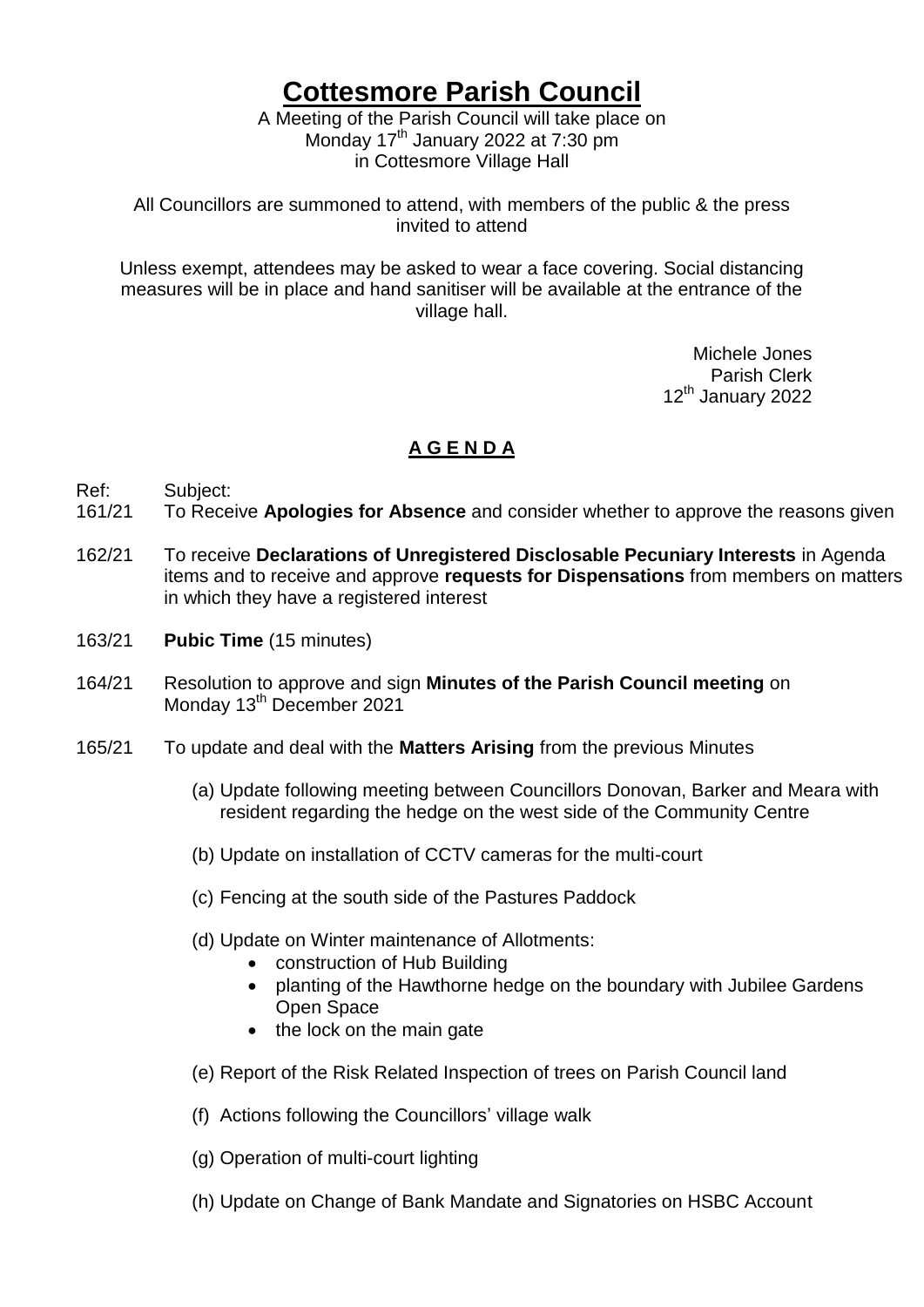- (i) Advertising/Recruitment of New Parish Councillor
- (j) Discuss the 2021 Annual Inspection Report on the Play Area
- (k) Removal of the Christmas Tree
- 166/21 Consider the requests for financial assistance from village organisations for the 2022/2023 Financial Year
- 167/21 Consider the Proposed Budget for 2022/2023 and the precept to be requested
- 168/21 Discuss the grounds maintenance contract for 2022
- 169/21 Discuss the garden maintenance contract 2022
- 170/21 Arrangements for a Litter Pick in the Spring
- 171/21 Consider arrangements for the Queen's Platinum Jubilee in June 2022
- 172/21 Other Meetings reports to be circulated in advance: (a) Village Hall Management Committee Meeting held on  $10<sup>th</sup>$  Januarv 2022 (b)
- 173/21 Correspondence
	- (a) Invitation from RCC to complete survey on services and facilities in the village by 21<sup>st</sup> January 2022
	- (b) Press Release about kitchen works in the VH
	- (c) William Davis Homes Virtual alternative to use Village Hall for a public consultation
- 174/21 Planning Applications received for consideration: None have been received since the last meeting
- 175/21 Planning Applications approved: None have been approved since the last meeting
- 176/21 Planning Applications going to Appeal: (a) 2021/0019/APPEAL - Land to Rear of 30A Main Street, Cottesmore – Erection of 2 No. Detached Dwellings
- 177/21 Finance Income: HSBC – Interest 0.20 Multi Court Light Tokens 50.00 Western Power Distribution 15.37